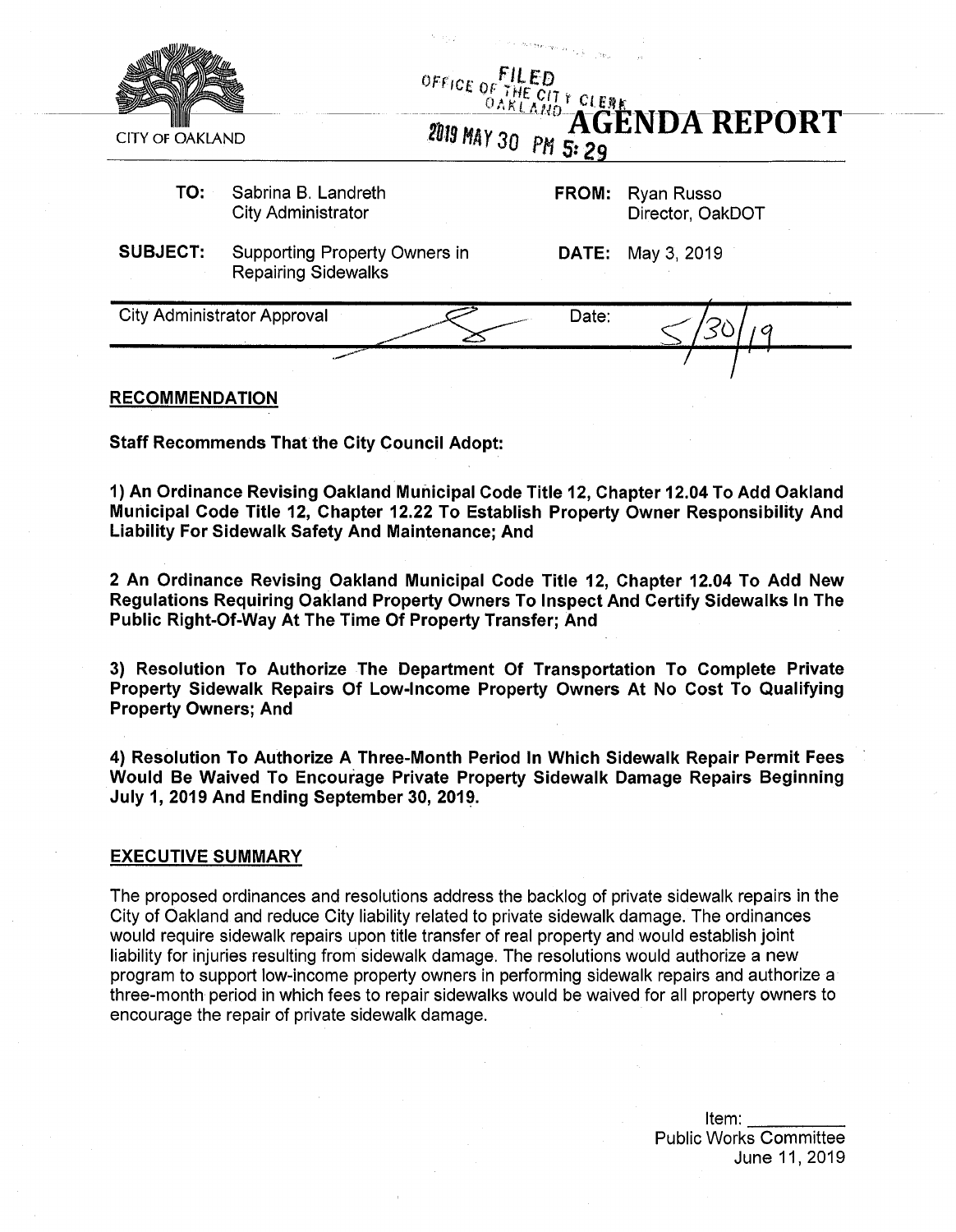#### BACKGROUND / LEGISLATIVE HISTORY

Currently, the Department of Transportation (OakDOT) has more than 3700 open sidewalk repair tickets. Approximately 25% of all sidewalk damage service requests were made more than 5 years ago. Each service request represents a potential accessibility challenge for Oaklanders in wheelchairs, with strollers, and who use a mobility device, such as a walker. Each of these open sidewalk damage reports also represents constructive notice of potential trip hazards. Sidewalk cracks, lifts, and upheavals can lead to injuries. These injuries result in dozens of claims and lawsuits every year. Finally, each of these open tickets can be understood as a proxy for additional areas of damage that have gone unreported. Sidewalk damage presents barriers, potential injuries, and potential liabilities for both the City and Oakland property owners.

Per California law<sup>1</sup>, the responsibility to repair areas of sidewalk damage is the responsibility of the adjacent property owner. Approximately 85% of sidewalk damage in the City of Oakland is "private damage," or damage that is by statute the responsibility of the private property owner adjacent to the sidewalk. Around 15% of sidewalk damage in the City is "public damage," or sidewalk damage at or within a public facility, or sidewalk damage that is caused by an official City tree. Public damage is the responsibility of the City to repair. As directed in the 2017-2019 Capital Improvement Plan, the City's \$1M annual sidewalk repair program is dedicated to repairing public damage.

Although by state law private property owners are responsible for private sidewalk repairs and may be liable for any injuries resulting from sidewalk defects, California courts have held that the City is and can be held liable for injuries as a result of private sidewalk damage if the City has not adopted a sidewalk liability ordinance. Between 2001-2010, the City paid out an average of \$370,000 annually in sidewalk trip-and-fall claims and lawsuits. Since 2010, the average annual payout has increased to \$485,000, a 30% increase. In 2018, the City paid out more than \$1,1M, exceeding the funds dedicated to the annual sidewalk repair program.

The majority of trip-and-fall claims stem from private damage. The City Attorney's Office analysis of nearly 1000 claims in the past ten years identified that 61% of claims stemmed from private damage, with the City identified as a co-defendant to a private property owner. Trip-andfall claims and lawsuits are paid out of Fund 1100 (Self-Insured Liability), a subset of Fund 1010 (General Fund).

Following the California Court of Appeal decision in *Gonzales v San Jose,* California cities have reduced trip-and-fall liability by adopting municipal ordinances that clearly and unambiguously

<sup>1</sup> California Streets and Highways Code § 5610: The owners of lots or portions of lots fronting on any portion of a public street or place when that street or place is improved or if and when the area between the property line of the adjacent property and the street line is maintained as a park or parking strip, shall maintain any sidewalk in such condition that the sidewalk will not endanger persons or property and maintain it in a condition which will not interfere with the public convenience in the use of those works or areas save and except as to those conditions created or maintained in, upon, along, or in connection with such sidewalk by any person other than the owner, under and by virtue of any permit or right granted to him by law or by the city authorities in charge thereof, and such persons shall be under a like duty in relation thereto.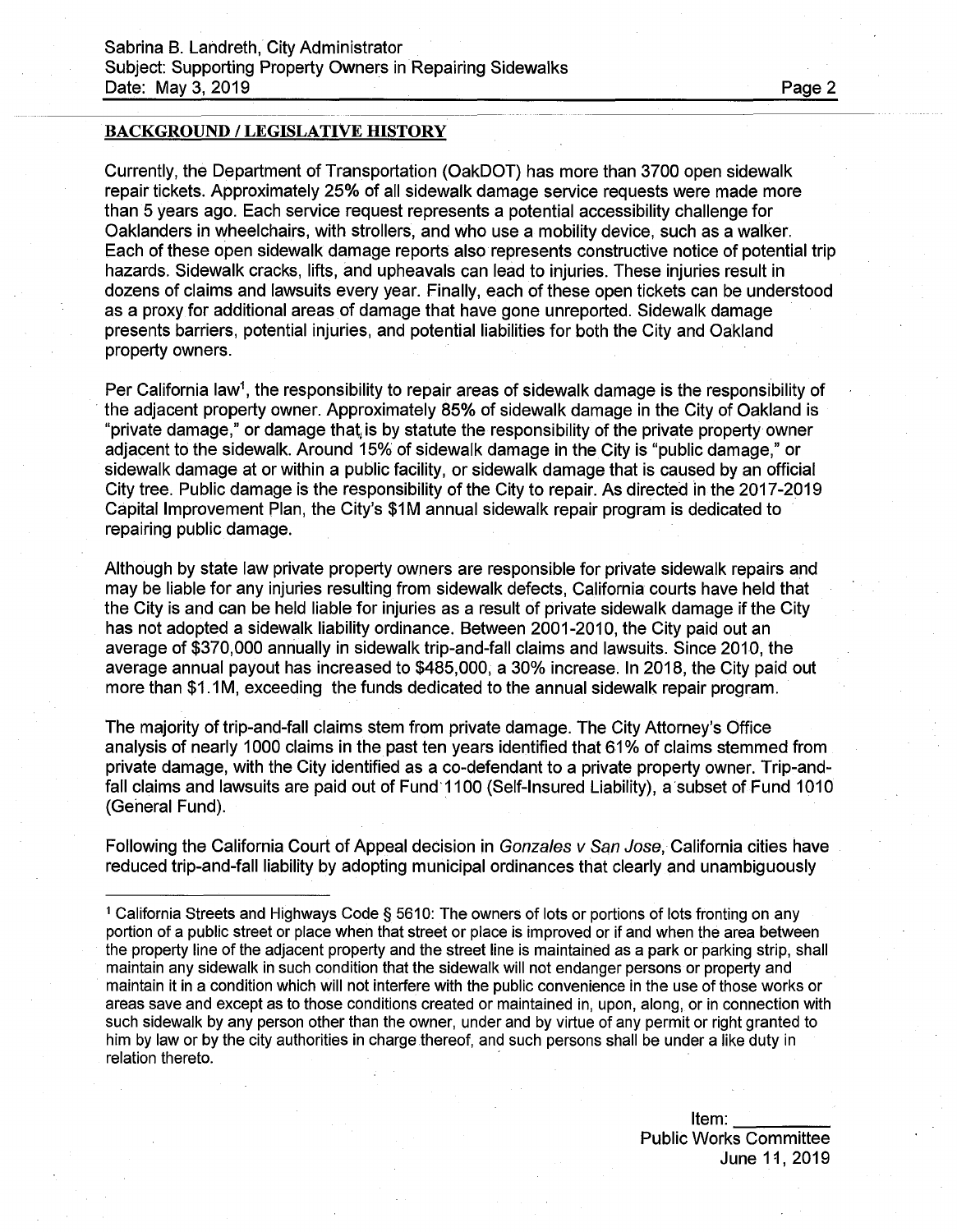confirm private responsibility for injuries resulting from private sidewalk damage. (*Gonzales v* San *Jose* (2004) 125 Cal App. 4<sup>th</sup> 1127.) The ordinances do not change what is already vested in state law, but expressly establish that the property owner has the primary and exclusive responsibility for maintaining safe sidewalks whether or not the City has notified the owner of their maintenance obligations. Many jurisdictions in California have incorporated such language within municipal ordinances, including San Francisco, Emeryville, Concord, Larkspur, Albany, Lodi, Sacramento, Vacaville, Richmond, Tiburon, Mill Valley, Sausalito, Fairfax, Novato, Lafayette, Orinda, Gilroy, Walnut Creek, San Pablo, and Pleasant Hill.

The Oakland Department of Transportation receives approximately 180 permit applications each year for curb, gutter, and sidewalk repair on private property. Permits are required for any repair larger than 25 square feet.

## **ANALYSIS AND POLICY ALTERNATIVES**

Improving sidewalks would improve accessibility for people with disabilities, contribute to neighborhood walkability, and reduce liability for both the City and private property owners. Given that the majority of sidewalk damage is the responsibility of private property owners, staff recommend reducing City liability for private damage and increasing the breadth of options that help facilitate private sidewalk damage repair.

#### *Updating the Oakland Municipal Code to require sidewalk improvements at title transfer*

In 2011, City Council passed an ordinance requiring upgrades to private sewer laterals before a property title can be transferred. Following this change, the number of sewer lateral repair permit applications increased from an average of 650 per year to an average of 3000 per year. Staff is proposing a similar ordinance for sidewalks. Like the private sewer lateral requirement, the sidewalk improvement ordinance would require either a property buyer or seller complete necessary repairs and upgrades to bring a sidewalk to compliance before a title transfer is completed. A compliance certificate for the adjacent sidewalks would need to be completed prior to the first close of escrow on the property.

Currently, staff see an average of 180 permit applications for sidewalk repairs every year. Based on the increase in sewer lateral permit applications following the 2008 ordinance, staff estimate that the City could see up to 700 permits each year through the sidewalk improvement ordinance and approximately 84,000 square feet in private sidewalk damage repairs.

Staff recommended one change in precedent from the private sewer lateral ordinance: the proposed sidewalk ordinance would enable self-certification of the sidewalk improvement. Linder this option, a buyer or seller would not need to coordinate with City of Oakland staff to schedule an inspection. Instead, the buyer or seller would hire a licensed contractor permitted by the City to complete the repairs and the contractor or a professional engineer or licensed architect would submit a self-certification of the sidewalk compliance under penalty of perjury. City of Oakland construction inspectors would then perform random inspections of all completed work at a later date. This addresses a key concern of real estate agents, buyers, and sellers under the current sewer lateral ordinance.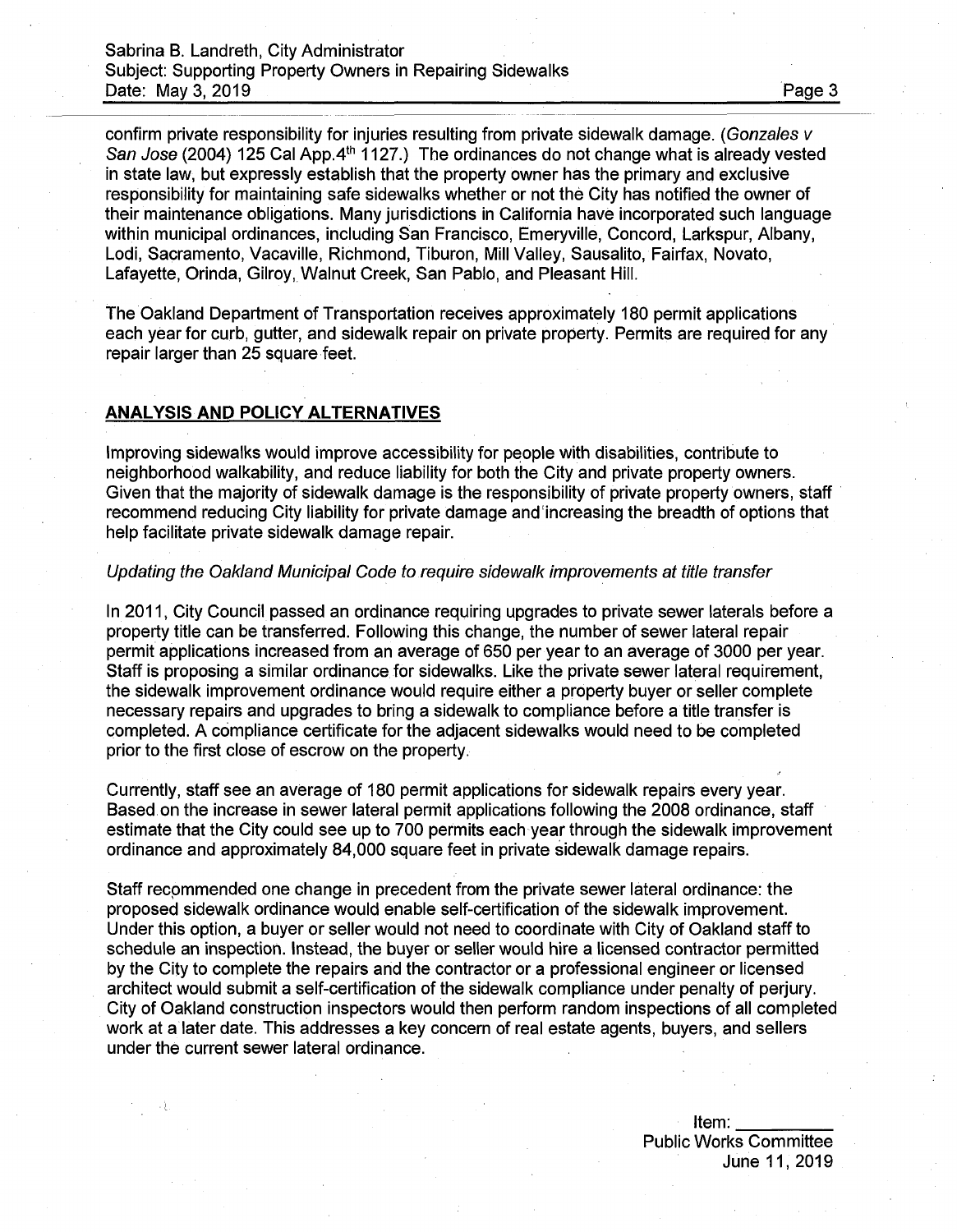*Updating the Oakland Municipal Code to establish property owner responsibility and liability for sidewalk safety and maintenance*

Adjacent property owners are often in the best position to quickly identify and address potentially dangerous sidewalk conditions. The effect of the proposed ordinance on adjacent property owners is to establish a measure of legal responsibility for the maintenance of safe sidewalks. Without the ordinance, abutting property owners have little incentive to maintain sidewalks or to report or eliminate tripping hazards, even though they are currently responsible for repairs pursuant to state law.

Sidewalk liability ordinances such as the one recommended by staff serve as an effective risk management tool, enabling the City to more fully defend against sidewalk trip and fall cases by providing the legal means to tender sidewalk related injury claims to the responsible property owner's insurance carriers. For these reasons, sidewalk liability ordinances are strongly recommended by ABAG (Association of Bay Area Governments), as well as MPA (Municipal Pooling Authority), and CSAC EIA (Excess Insurance Authority), which are public entity insurance authorities that provide Cities with excess liability coverage.

#### *Establishing a sidewalk repair hardship program*

The City of San Jose currently provides a Sidewalk Repair Financial Hardship Program in which the city performs subject repairs at no cost to qualifying low income property owners. In order to qualify, low-income property owners must have an annual household income of less than three times the national poverty level based on household size, as well as provide a copy of current federal income tax return and other documentation. In addition, financial hardship approval is subject to available funding and may not be awarded to all qualified applications.

Approximately 8% of Oakland households in owner-occupied units earn an annual household income less than \$35,000. To encourage and enable low-income property owners to repair damaged sidewalks, staff have proposed a sidewalk repair hardship program similar to the City of San Jose. This program would perform sidewalk repairs at no cost to qualifying low-income property owners, to a maximum expenditure of \$50,000 annually. To receive the waiver, a property owner would present proof of participation in another means-tested program, such as CalFresh or PG&E CARE (California Alternate Rates for Energy). (For a complete list of qualifying programs, see *Attachment A.)* With Council authorization, this program would be funded by Measure BB.

#### *Creating* a *temporary waiver for sidewalk repair permit fees*

**/**

To encourage all Oakland property owners to repair damaged sidewalks, staff have also proposed a temporary fee moratorium. For a period of three months, beginning July 1,2019 and ending September 20, 2019, all administrative fees assessed for the repair of sidewalk damage would be waived for all Oakland property owners. With Council authorization, the waivers would be funded by Measure BB.

Item:  $\frac{1}{\sqrt{1-\frac{1}{2}}}\frac{1}{\sqrt{1-\frac{1}{2}}\frac{1}{\sqrt{1-\frac{1}{2}}}}$ Public Works Committee June 11, 2019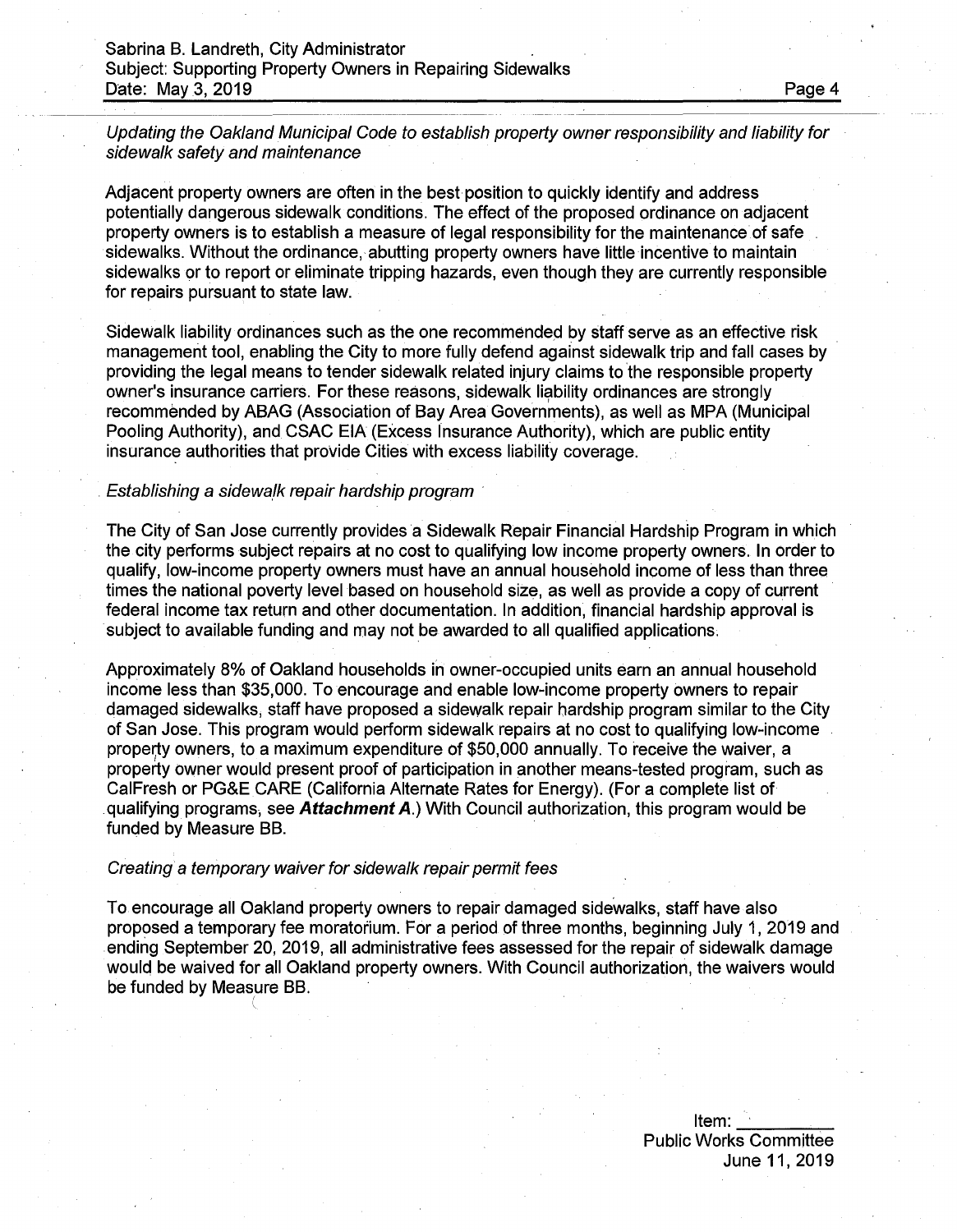#### **FISCAL IMPACT**

In 2018, the City paid out more than \$1.1M, exceeding the funds dedicated to the annual sidewalk repair program. The proposed Sidewalk Liability Ordinance will likely reduce the City's pay-outs for sidewalk related injuries based on historical information because (1) property owners will be more likely to maintain sidewalks in a safe condition if they are jointly liable for injuries due to damaged and neglected sidewalks adjacent to their property; and (2) the City would have the right to recover from property owners and their insurance companies a portion of the claims for injuries resulting from unsafe sidewalk conditions. Requiring sidewalk compliance at property title transfer would have a net neutral impact, given that inspection costs would be recovered by administrative fees.

The two proposed programs that would perform sidewalk repairs at no cost to qualifying lowincome property owners and temporarily waive all administrative fees for sidewalk repairs for all property owners would have a short-term negative fiscal impact, covered by existing funds programmed through the citywide sidewalk repair program. Overall, however, reducing citywide sidewalk damage could reduce trip-and-fall claims, ADA (Americans with Disabilities Act) grievances, and other unplanned City expenditures.

### **PUBLIC OUTREACH / INTEREST**

The subject matter of this report was presented to the Mayors Commission on Persons with Disabilities and the Bicyclist and Pedestrian Advisory Commission. An informational presentation was also presented to the Local Government Affairs Committee of the Oakland-Berkeley Association of Realtors.

Upon passage of the recommended ordinances and resolutions, staff will prepare a mailed announcement targeted to Oakland property owners providing information about sidewalk repair liability and opportunities for property owners to receive City support in repairing their sidewalks.

#### **COORDINATION**

The Office of the City Attorney and Budget Bureau were consulted in the preparation of this report.

#### **SUSTAINABLE OPPORTUNITIES**

*Economic:* Encouraging property owners to repair their sidewalks may increase business for small, local construction contractors.

*Environmental*: Clear, accessible paths of travel contribute to walkable neighborhoods, reducing environmental impacts associated with transportation.

> Item:\_\_\_\_\_\_\_ \_ Public Works Committee June 11,2019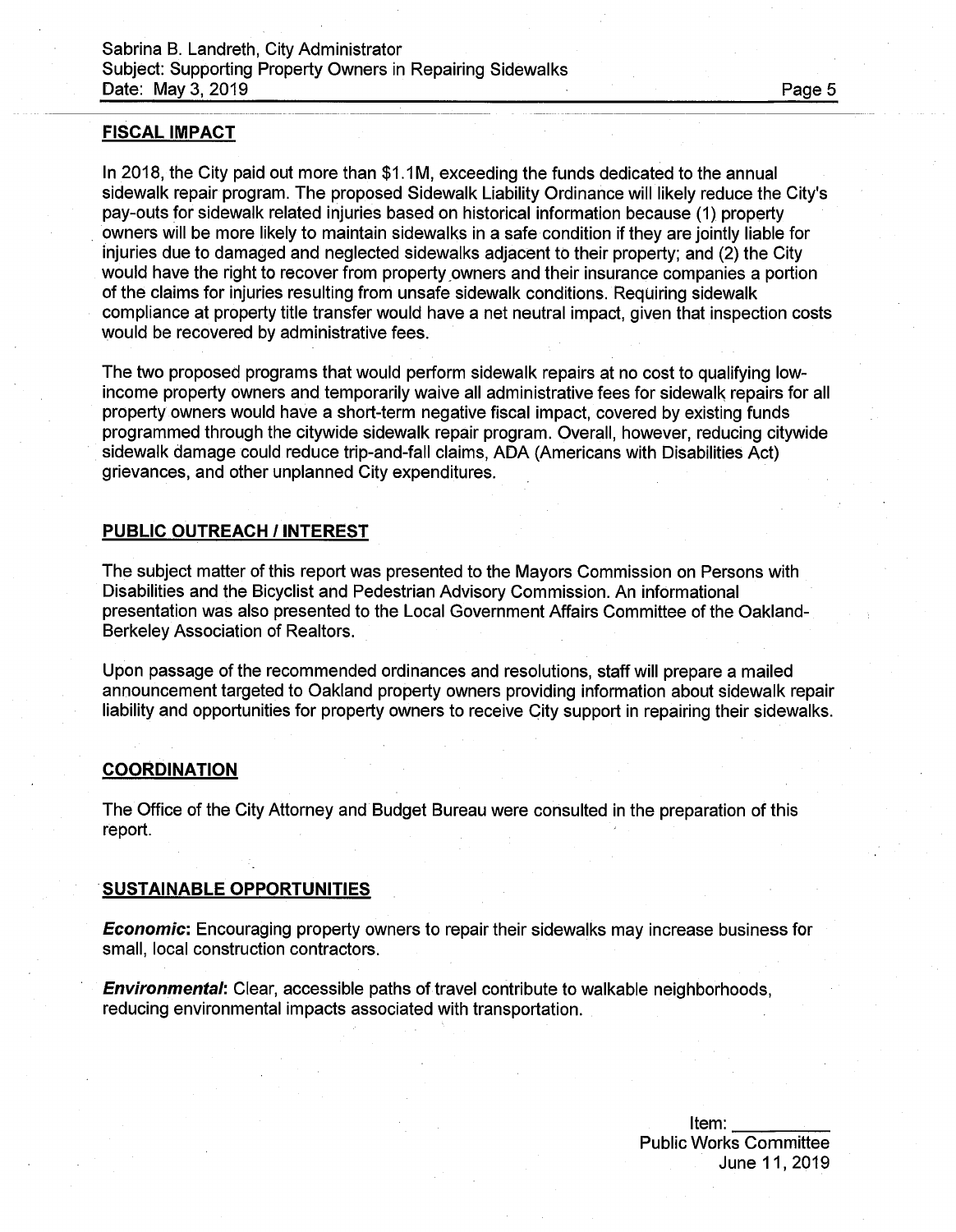*Social Equity.* Creating clear, accessible paths of travel is a key component of the City's ADA Transition Plan. Supporting low-income property owners in repairing damaged sidewalks may reduce property owner liability for vulnerable households and support accessible paths of travel in all neighborhoods. Sidewalk repairs could help also reduce trip and fall incidents which generally impact older Oaklanders and visitors.

## **ACTION REQUESTED OF THE CITY COUNCIL**

Staff Recommends That the City Council Adopt

1) An Ordinance Revising Oakland Municipal Code Title 12, Chapter 12.04 To Add Oakland Municipal Code Title 12, Chapter 12.22 To Establish Property Owner Responsibility And Liability For Sidewalk Safety And Maintenance

2 An Ordinance Revising Oakland Municipal Code Title 12, Chapter 12.04 To Add New Regulations Requiring Oakland Property Owners To Inspect And Certify Sidewalks In The Public Right-Of-Way At The Time Of Property Transfer

3) Resolution To Authorize The Department Of Transportation To Complete Private Property Sidewalk Repairs Of Low-Income Property Owners At No Cost To Qualifying Property Owners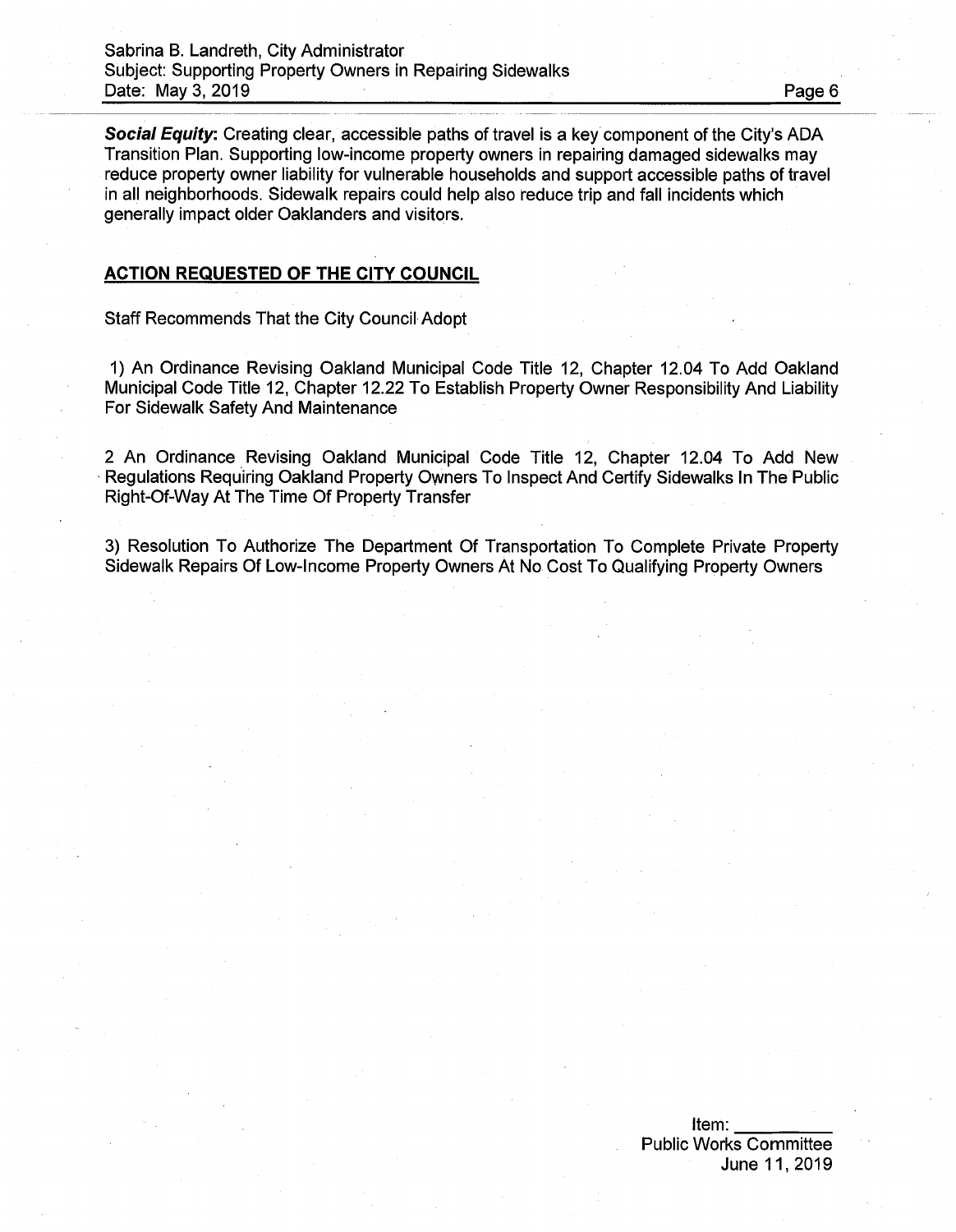4) Resolution To Authorize A Three-Month Period In Which Sidewalk Repair Permit Fees Would Be Waived To Encourage Private Property Sidewalk Damage Repairs Beginning July 1, 2019 And Ending September 30, 2019

For questions regarding this report, please contact Sarah Fine, Complete Streets Paving & Sidewalks Program Manager at (510) 238-6241.

Respectfully submitted,

RYAN RUSSO **Director** Oakland Department of Transportation

Reviewed by: Wladimir Wlassowsky, P.E., Assistant Director Oakland Department of Transportation

Mohamed Alaoui, P.E., Division Manager Oakland Department of Transportation

Prepared by: Sarah Fine, M.C.P., Program Manager Complete Streets Paving & Sidewalks

*Attachments:*

*A: List of Qualifying Programs for Low-Income Property Owners*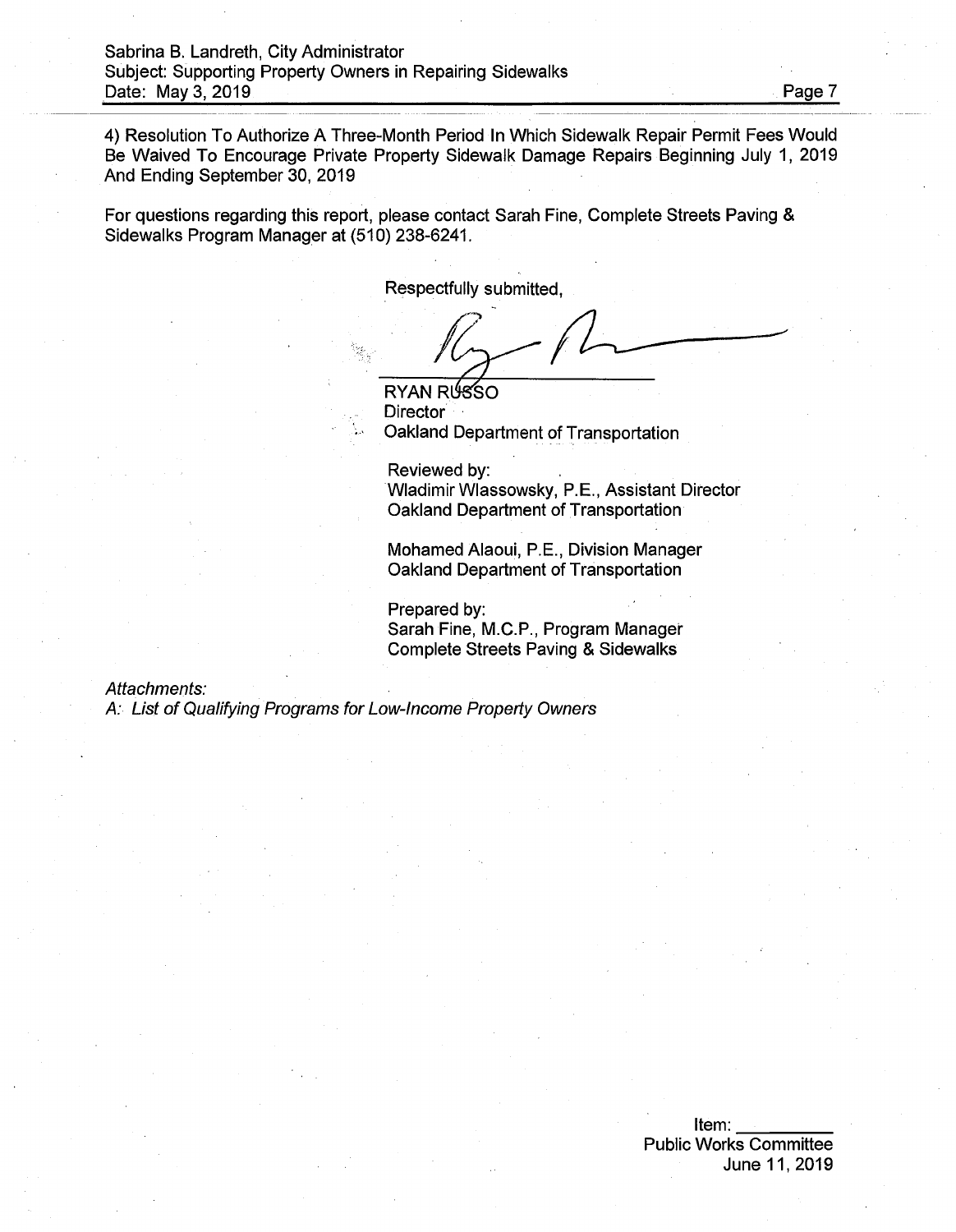

# **CITY OF OAKLAND**

**SUBJECT:** Applicable programs for low-income home owner waiver

To receive a waiver of administrative fees for sidewalk damage repairs, homeowners may present proof of participation in any of the following programs:

- Low Income Home Energy Assistance Program (LIHEAP)  $\bullet$
- Women, Infants, and Children (WIC)
- CalFresh/SNAP (Food Stamps)
- CalWORKs (TANF) or Tribal TANF
- Head Start Income Eligible (Tribal Only)
- Supplemental Security Income (SSI)
- Medi-Cal for Families (Healthy Families A & B)  $\bullet$
- National School Lunch Program (NSLP)
- Bureau of Indian Affairs General Assistance
- Medicaid/Medi-Cal
- PG&E CARE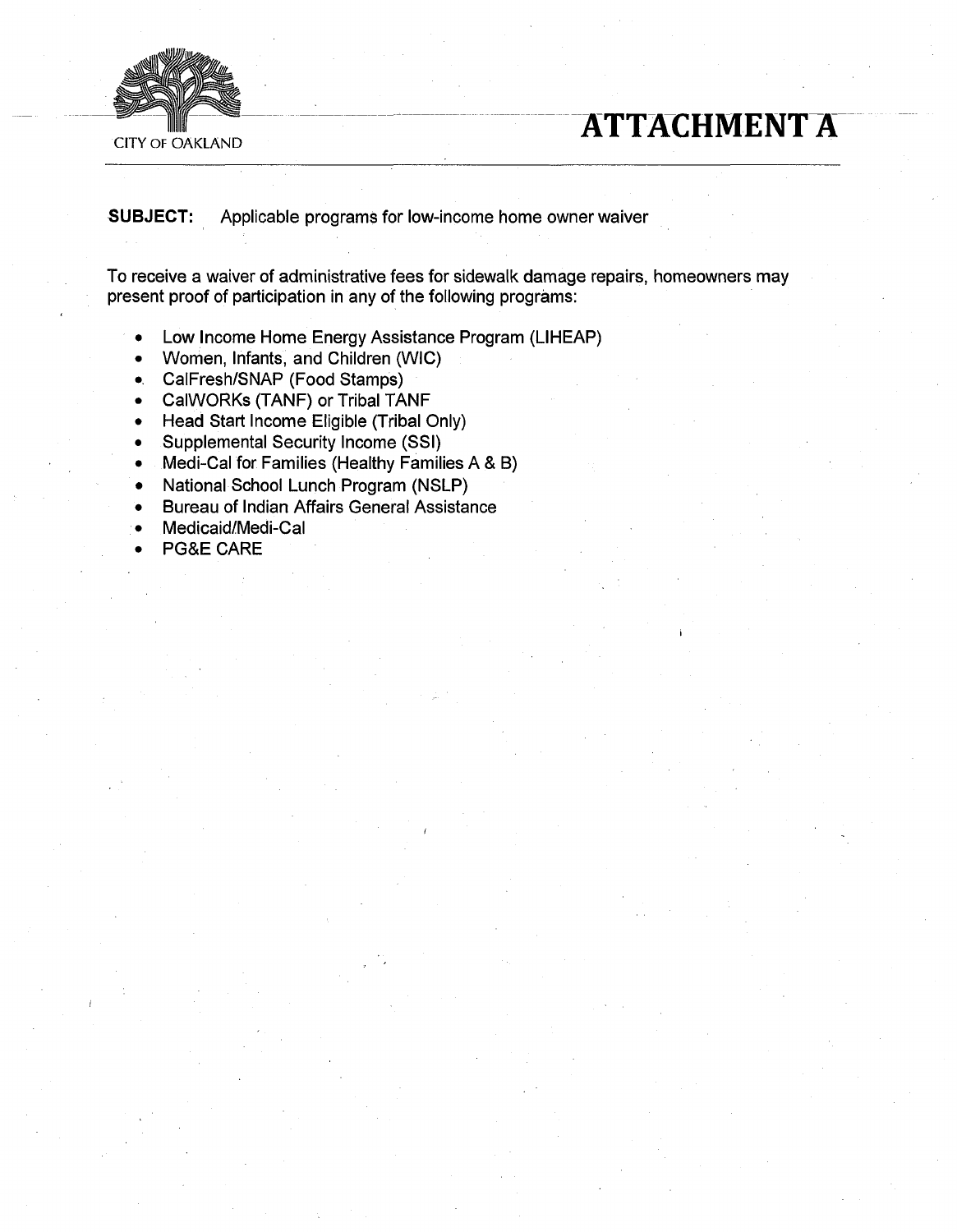**Approved as to Form and Legality**

City-Attorney



# **OAKLAND CITY COUNGIL**

**<sup>113</sup> MAY 30 PH 5= 30**

**ORDINANCE No. C.M.S.**

**ORDINANCE REVISING OAKLAND MUNCIPAL CODE TITLE 12, CHAPTER 12.04 TO ADD OAKLAND MUNCIPAL CODE TITLE 12, CHAPTER 12.22 TO ESTABLISH PROPERTY OWNER RESPONSIBILITY AND LIABILITY FOR SIDEWALK SAFETY AND MAINTENANCE**

**WHEREAS,** the timely maintenance and repair of damaged sidewalks is essential to protect the health, welfare and safety of Oakland residents, workers, and visitors; and

**WHEREAS**, an owner of property abutting a sidewalk is often in the best position to know of unsafe conditions in the sidewalk and to initiate repairs or notify the City of Oakland of the conditions; and

**WHEREAS**, the state Streets and Highways Code provides that owners of property abutting sidewalks have a duty to maintain those sidewalks; and

**WHEREAS,** the City of Oakland wishes to limit the City's liability exposure for injuries resulting from sidewalk defects; and

WHEREAS, the City of Oakland desires to establish a uniform practice consistent with the state Streets and Highways Code for maintenance and repair of sidewalks;

**WHEREAS,** the City of Oakland already requires the inspection of lower building sewer laterals at the time of property transfer, and desires to inspect and certify sidewalks in the public right-ofway at the time of property transfer; now, therefore,

# **THE COUNCIL OF THE CITY OF OAKLAND DOES ORDAIN AS FOLLOWS:**

#### **Section 1.**

Purpose and Intent. The purpose and intent of this Ordinance is to protect the health, welfare and safety of City of Oakland residents and guest to the City of Oakland by establishing regulations for the maintenance and repair of sidewalks consistent with the State Streets and Highways Code, and establishing joint liability for sidewalk related damages or injuries.

#### **Section 2.**

**Add Chapter 12.22 to Title 12 ofthe Oakland Municipal Code.** Chapter 12.22 is hereby added to the Oakland Municipal Code, and such Chapter shall read as follows:

12.22.010 Definitions.

1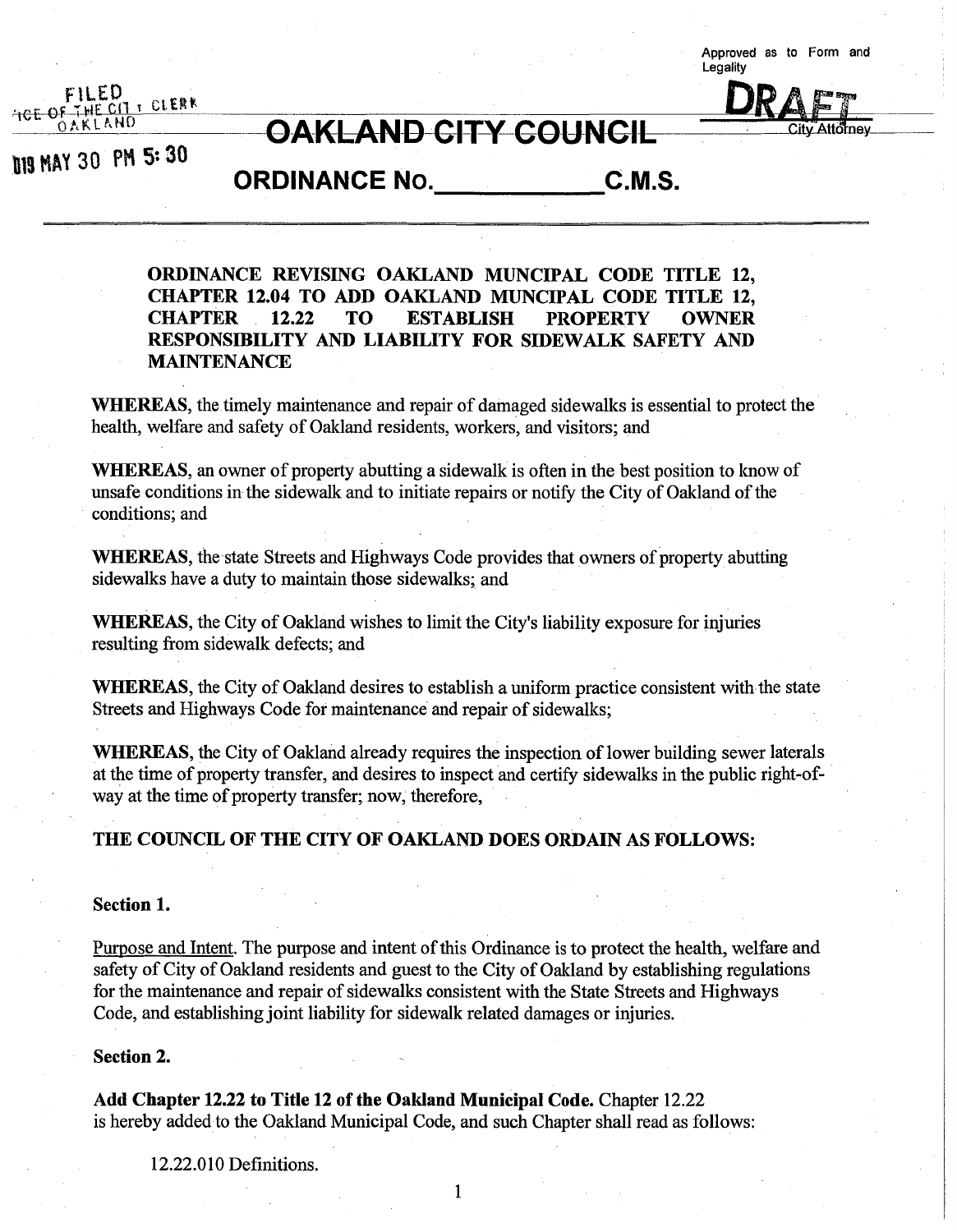For the purposes of this chapter, unless otherwise apparent from the context, the words and phrases used in this chapter are defined as follows:

A. "City" shall mean the City of Oakland.

B. "Owner" and "Property Owner" shall be deemed in accordance with Chapter 22 of Division 7, Part 1 of the California Streets and Highways Code, as the same is now in effect or may hereafter be amended.

C. "Sidewalk" shall be deemed to include sidewalks, walkways, driveways, curbs, bulkheads, retaining walls, gutters, such areas maintained as a park or parking strip in the area between the property line and the street line, and other works for the protection of any sidewalk or of such park or parking strip and any portion of a street between the curbline and the adjacent property line, intended for the use of pedestrians.

12.22.020 Maintenance and repair of sidewalks.

A. Anything in this chapter to the contrary notwithstanding, the maintenance and repair of sidewalk areas and the making, confirming and collecting of assessments for the cost and expenses of said maintenance and repair maybe done and the proceedings therefore may be had and taken in accordance with this chapter and chapter 12.04 of this Code, which adopt the procedures provided for pursuant to Chapter 22 of Division 7, Part 3, of the Streets and Highways Code of the state as the same is now in effect or may hereafter be amended.

B. The owners of lots or portions of lots adjacent to, abutting or fronting on any portion of a sidewalk area between the property line of the lots and the street line, including parking strips, sidewalks, curbs and gutters, and persons in possession of such lots by virtue of any permit or right shall repair and maintain such sidewalk areas and pay the costs and expenses therefore, pursuant to the process provided for in chapter 12.04 of this Code, including a charge for the City of Oakland's costs of inspection, administration and abatement whenever the city awards a contract for such maintenance and repair and including the costs of collection of assessments for the costs of maintenance and repair or handling of any lien placed on the property due to failure of the property owner to promptly pay such assessments.

C. For the purposes of this chapter and chapter 12.04, maintenance and repair of sidewalk area shall include, but not be limited to, maintenance and repair of surfaces including grinding, removal and replacement of sidewalks, repair and maintenance of curb and gutters, removal and filling or replacement of parking strips, removal of weeds and/or debris, supervision and maintenance of signs allowed, tree root pruning and installing root barriers, trimming of shrubs and/or ground cover and trimming shrubs within the area between the property line of the adjacent property and the street pavement line, including parking strips and curbs, so that the sidewalk area will remain in a condition that is not dangerous to property or to persons using the sidewalk in a reasonable manner and will be in a condition which will not interfere with the public convenience in the use of said sidewalk area.

D. Notwithstanding the provisions of Section 5614 of the state Streets and Highways Code and chapter 12.04 of this Code, the Director of Public Works, or such other City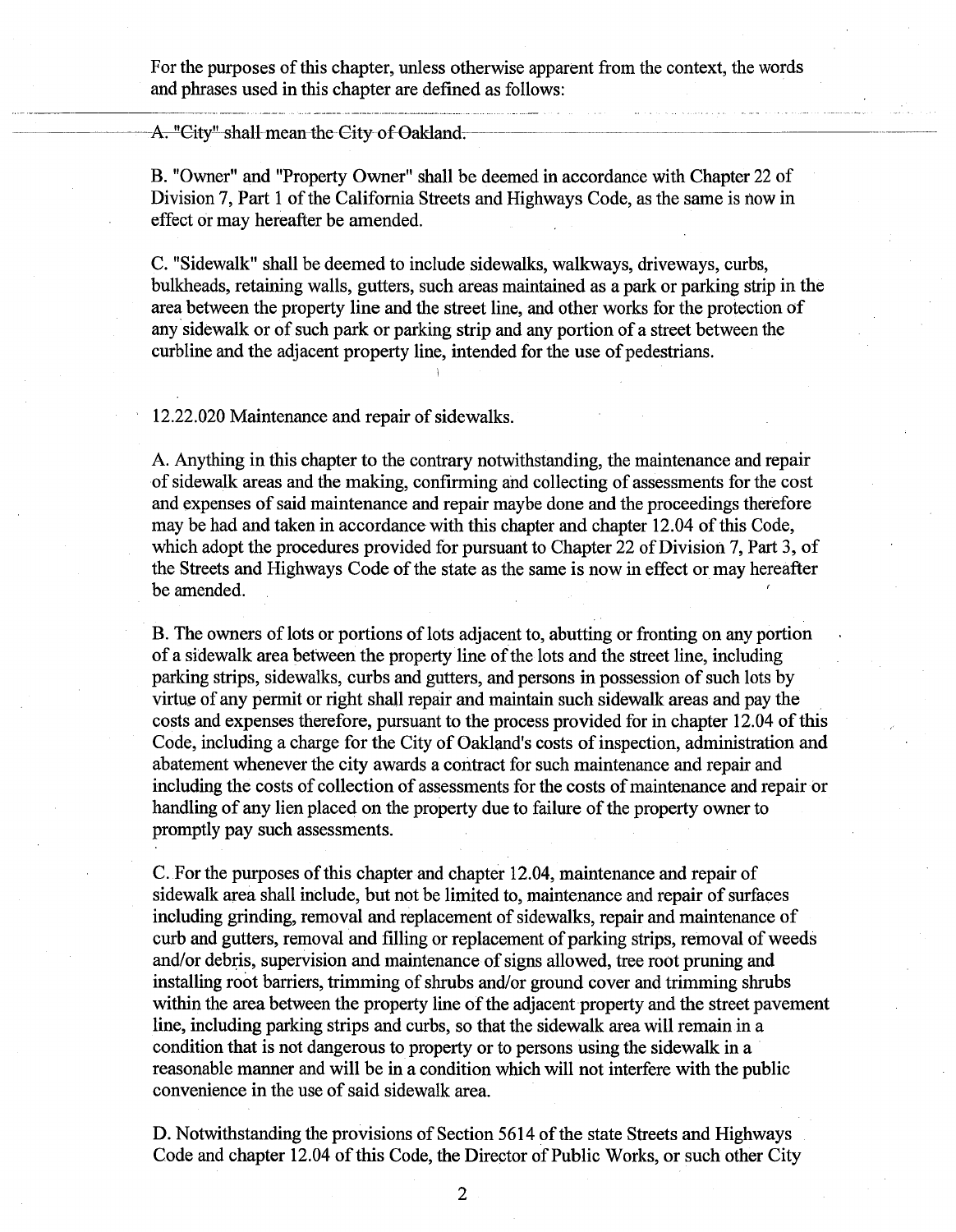Official as may be designated by the City Administrator, may in his or her discretion, and for sufficient cause, extend the period within which required maintenance and repair of sidewalk areas must commence by a period of not to exceed ninety days from the time the notice referred to in said Section 5614 is given.

12.22.040 Liability for injuries to public.

The property owner required by Section 12.22.020 and Chapter 22 of Division 7, Part 3, of the state Streets and Highways Code to maintain and repair the sidewalk area shall owe a duty to members of the public to keep and maintain the sidewalk area in a safe and nondangerous condition. If, as a result of the failure of any property owner to maintain the sidewalk area in a nondangerous condition, any person suffers injury or damage to person or property, the property owner shall be liable to such person for the resulting damages or injury. Any person who suffers injury or property damage as a result of the failure of the property owner to so maintain the sidewalks and sidewalk areas shall have a cause of action for such injury or property damage against such property owner. The City of Oakland, shall have a cause of action for indemnity against such property owner for any damages it may be required to pay as satisfaction of any judgment or settlement of any claim that results from such injury to persons or property as a legal result of the failure of the owner to maintain the sidewalks and-sidewalk areas in accordance with this Chapter.

# 12.22.060 Advancement of costs of work.

The Director of Transportation, or such other City Official as may be designated by the City Administrator, pursuant to this chapter and chapter 12.04 ofthis Code, is authorized and empowered to and may advance from a revolving fund specifically created for such purpose, any sum or sums necessary to pay the cost of the work of repairing or constructing any sidewalk by a contractor awarded a contract to perform said work under the procedures set forth by the City Administrator, and may reimburse said revolving fund for the sum or sums so advanced from any assessment thereafter levied and collected.

12.22.080 Notice of cost and hearing by council.

Upon the completion of the repairs or construction, the Director of Transportation, or such other City Official as may be designated by the City Administrator, shall cause notice of the cost of the repairs or construction to be given in the manner specified in chapter 12.04 ofthis Code, as the same is now in effect or may hereafter be amended, for the giving of notice to repair or construct. The notice shall specify the day, hour and place when the city council will hear and pass on the report of the costs of the repair, together with any written objections or protests which may be raised by any property owner liable to be assessed for the cost of such repair or construction and any other interested persons. The notice shall also describe the procedure to be followed for such written objections or protests. In no case, shall the hearing provided for in this section be sooner than ten days after giving of notice.

3